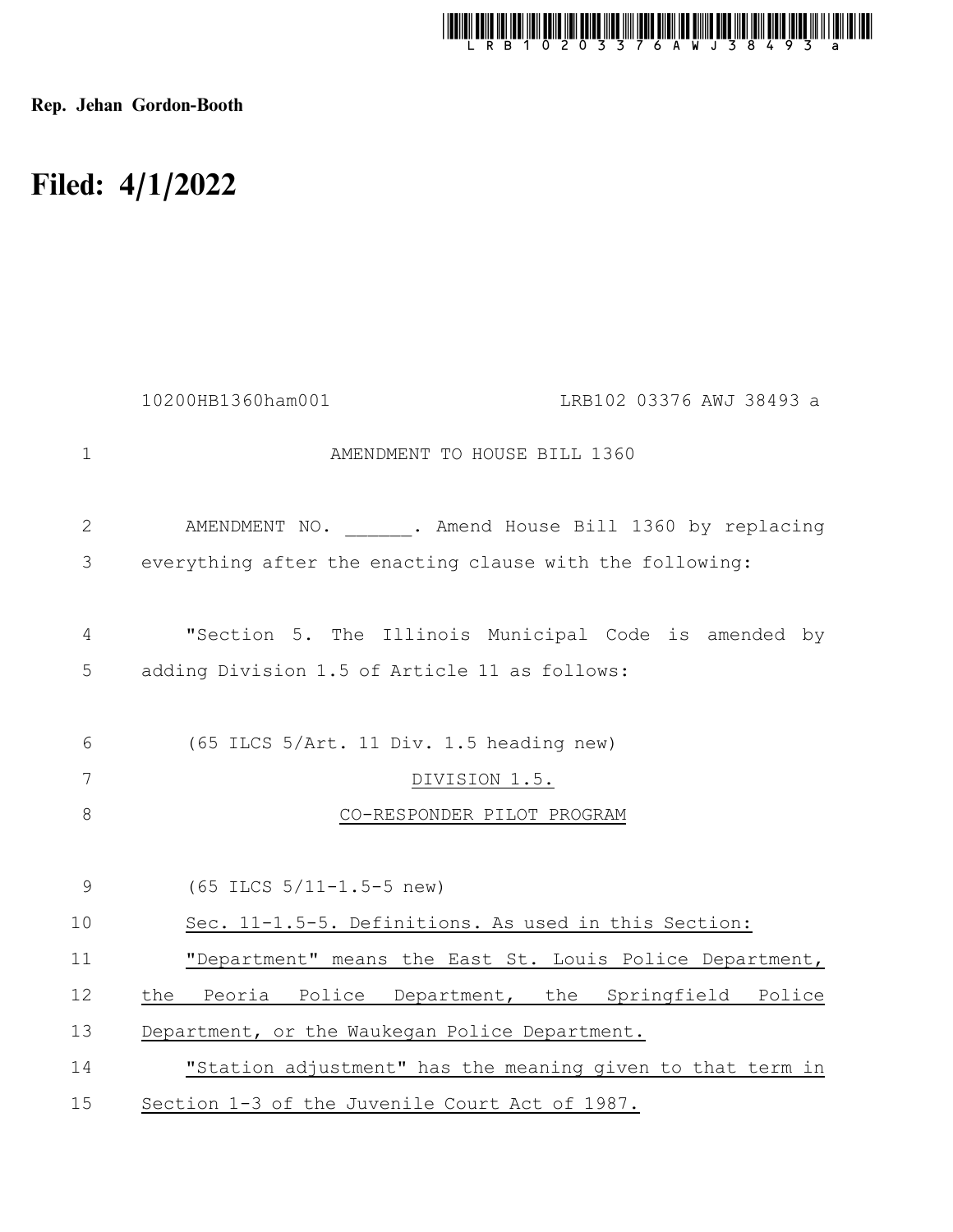| $\mathbf 1$ | "Unit" means<br>a co-responder unit created under this                    |
|-------------|---------------------------------------------------------------------------|
| $\mathbf 2$ | Division.                                                                 |
|             |                                                                           |
| 3           | (65 ILCS 5/11-1.5-10 new)                                                 |
| 4           | Sec. 11-1.5-10. Establishment; responsibilities; focus.                   |
| 5           | (a) Each department shall establish, subject to                           |
| 6           | appropriation, a co-responder unit no later than 6 months                 |
| 7           | after the effective date of this amendatory Act of the 102nd              |
| 8           | General Assembly, including the hiring of personnel<br>as                 |
| $\mathsf 9$ | provided in this Division.                                                |
| 10          | The unit is responsible for conducting initial or<br>(b)                  |
| 11          | follow-up visits for individuals who may benefit from mental              |
| 12          | or behavioral health services rather than traditional law                 |
| 13          | enforcement response. The unit shall utilize community                    |
| 14          | resources, including unit-integrated social workers in                    |
| 15          | juvenile and adult investigations, to connect individuals with            |
| 16          | appropriate services, along with a special response team whose            |
| 17          | officers shall assist in the resolution of violent or armed               |
| 18          | emotionally distressed persons.                                           |
| 19          | (c) The unit's 3 primary areas of focus shall be mental and               |
| 20          | behavioral<br>health,<br>substance<br>disorder<br>services,<br>use<br>and |
| 21          | homelessness issues.                                                      |
|             |                                                                           |

(65 ILCS 5/11-1.5-15 new) Sec. 11-1.5-15. Duties. The duties of the unit include, 22 23

## 24 but are not limited to: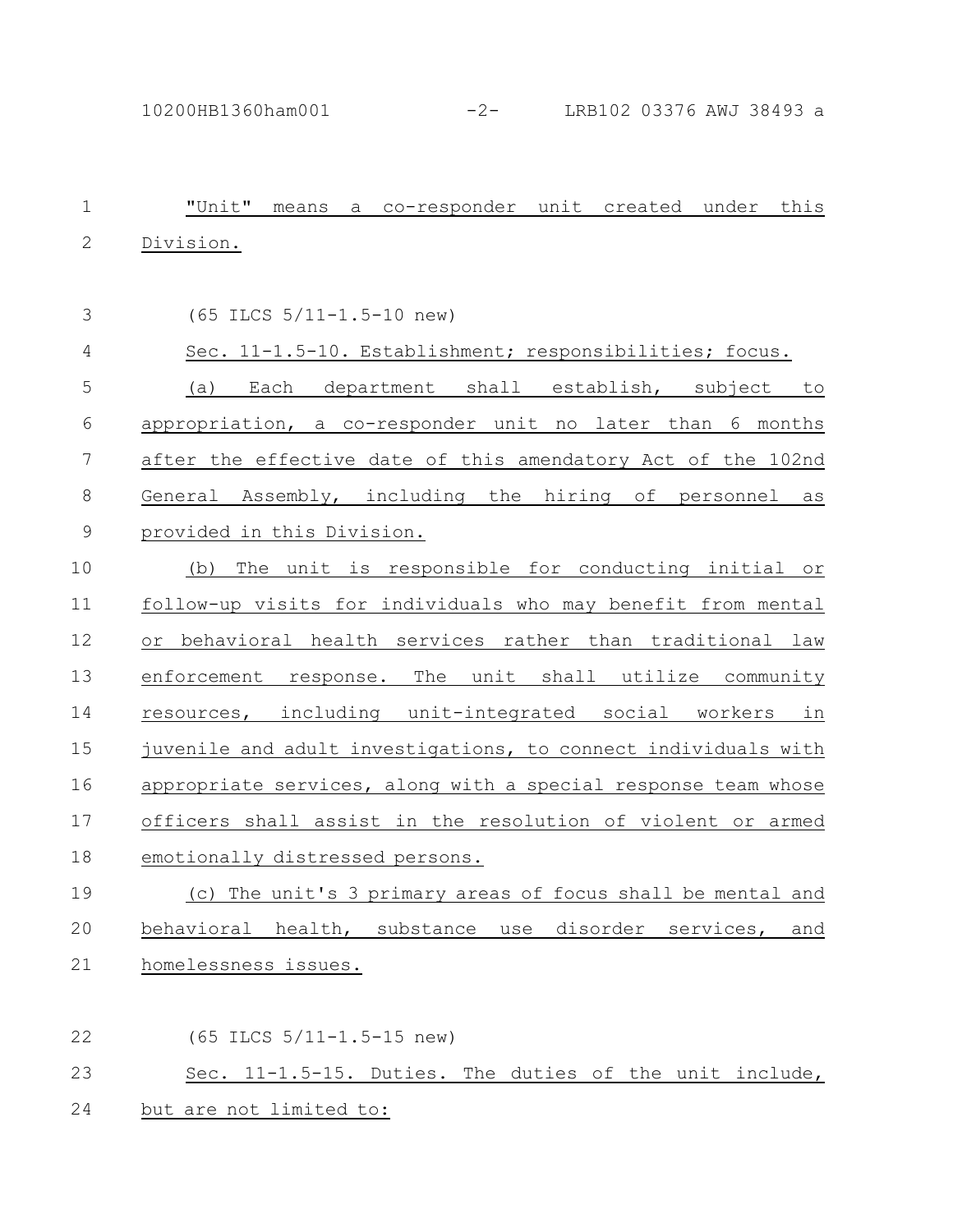| $\mathbf 1$   | (1) Serving as a resource to a department's community      |
|---------------|------------------------------------------------------------|
| $\mathbf{2}$  | to identify and coordinate the social services available   |
| 3             | to residents who are victims of criminal acts.             |
| 4             | (2) Networking with area social service agencies to        |
| 5             | develop a community-mutual resource system and wrap-around |
| 6             | services (a team-based, collaborative case management      |
| 7             | approach) for victims in need of social service            |
| 8             | assistance; and fostering relationships with community     |
| $\mathcal{G}$ | organizations not limited to area hospitals, school        |
| 10            | districts, juvenile justice system, and various community  |
| 11            | groups.                                                    |
| 12            | (3) Employing social workers of the unit who shall:        |
| 13            | Upon request, provide community presentations<br>(A)       |
| 14            | on an array of social service topics.                      |
| 15            | Assist individuals in diversion from the<br>(B)            |
| 16            | criminal justice system by addressing problems<br>or       |
| 17            | concerns through therapeutic intervention.                 |
| 18            | Facilitate follow-up treatment or referral to<br>(C)       |
| 19            | the appropriate community resource organization.           |
| 20            | When requested, assist department employees in<br>(D)      |
| 21            | securing services<br>for<br>those in need and provide      |
| 22            | educational information to help the employee better        |
| 23            | understand the circumstances or the community concern.     |
| 24            | Meet with walk-ins requesting information or<br>(E)        |
| 25            | assistance.                                                |
| 26            | Protect the interest, confidentiality, and<br>(F)          |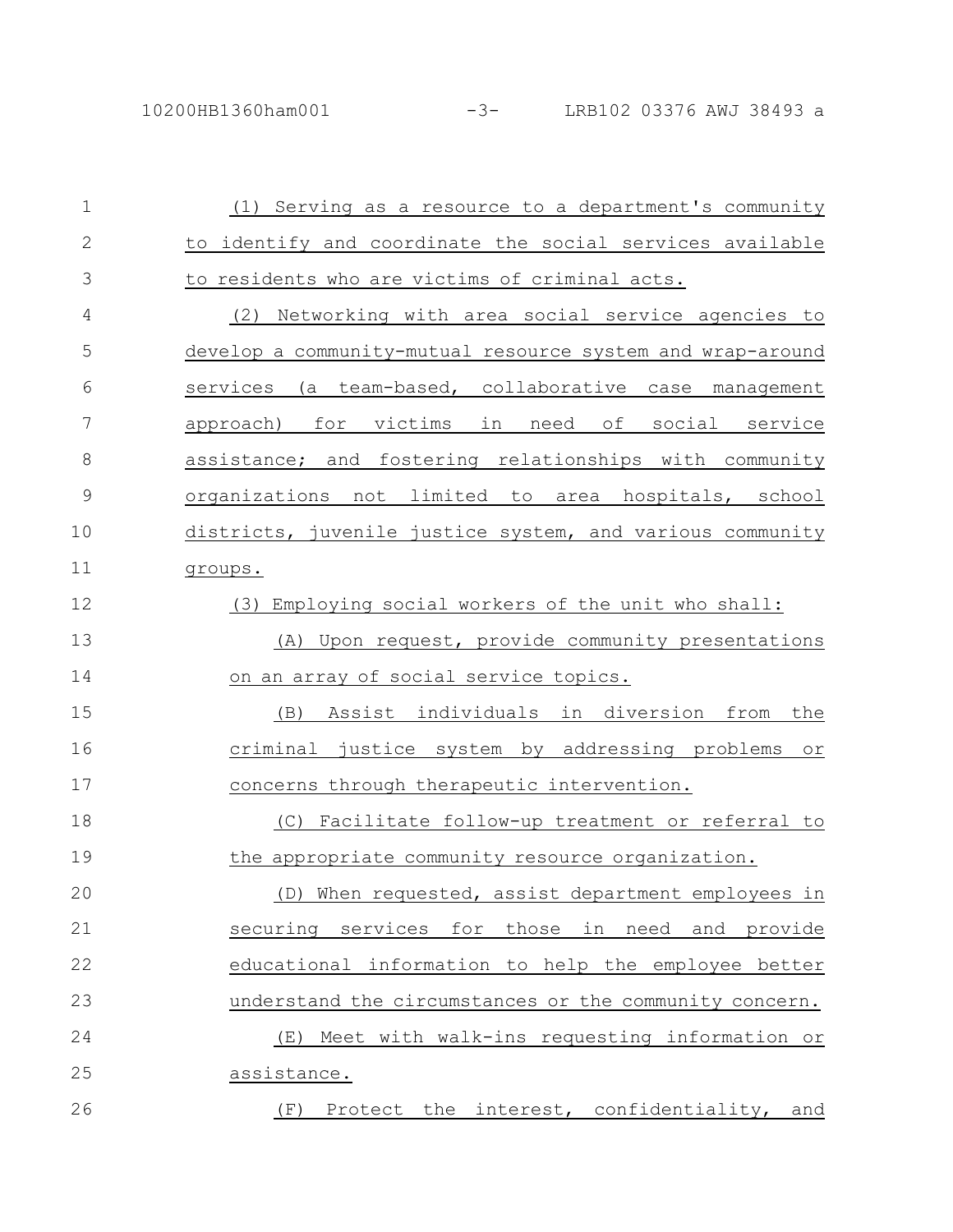| 1            | civil rights of the client.                              |
|--------------|----------------------------------------------------------|
| $\mathbf{2}$ | (G) Train social work interns who may be working         |
| 3            | within the unit.                                         |
| 4            | Be on-call after regular business hours, as<br>(H)       |
| 5            | needed.                                                  |
| 6            | Consult on all cases as<br>(L)<br>needed by the          |
| 7            | department.                                              |
| 8            | (M) Perform other functions as provided in Section       |
| 9            | 11-1.5-20 or otherwise needed by a department.           |
| 10           | Employing social workers who shall work with<br>(4)      |
| 11           | victims of crimes as follows:                            |
| 12           | Review police reports to identify known<br>(A)           |
| 13           | victims and contact them to offer direct and referred    |
| 14           | services.                                                |
| 15           | (B) Assist victims with filing police reports and        |
| 16           | victim compensation forms.                               |
| 17           | (C) Provide safety planning services to victims.         |
| 18           | (D) Provide crisis counseling services to victims        |
| 19           | and their families.                                      |
| 20           | (E) Conduct home visits with victims in                  |
| 21           | conjunction with police backup, when needed.             |
|              |                                                          |
| 22           | Assist<br>victims<br>in obtaining<br>(F)<br>orders<br>оf |
| 23           | protection. A social worker, in the performance of his   |
| 24           | or her duties under this subparagraph, is an advocate,   |
| 25           | as that term is defined in Section 112A-3 of the Code    |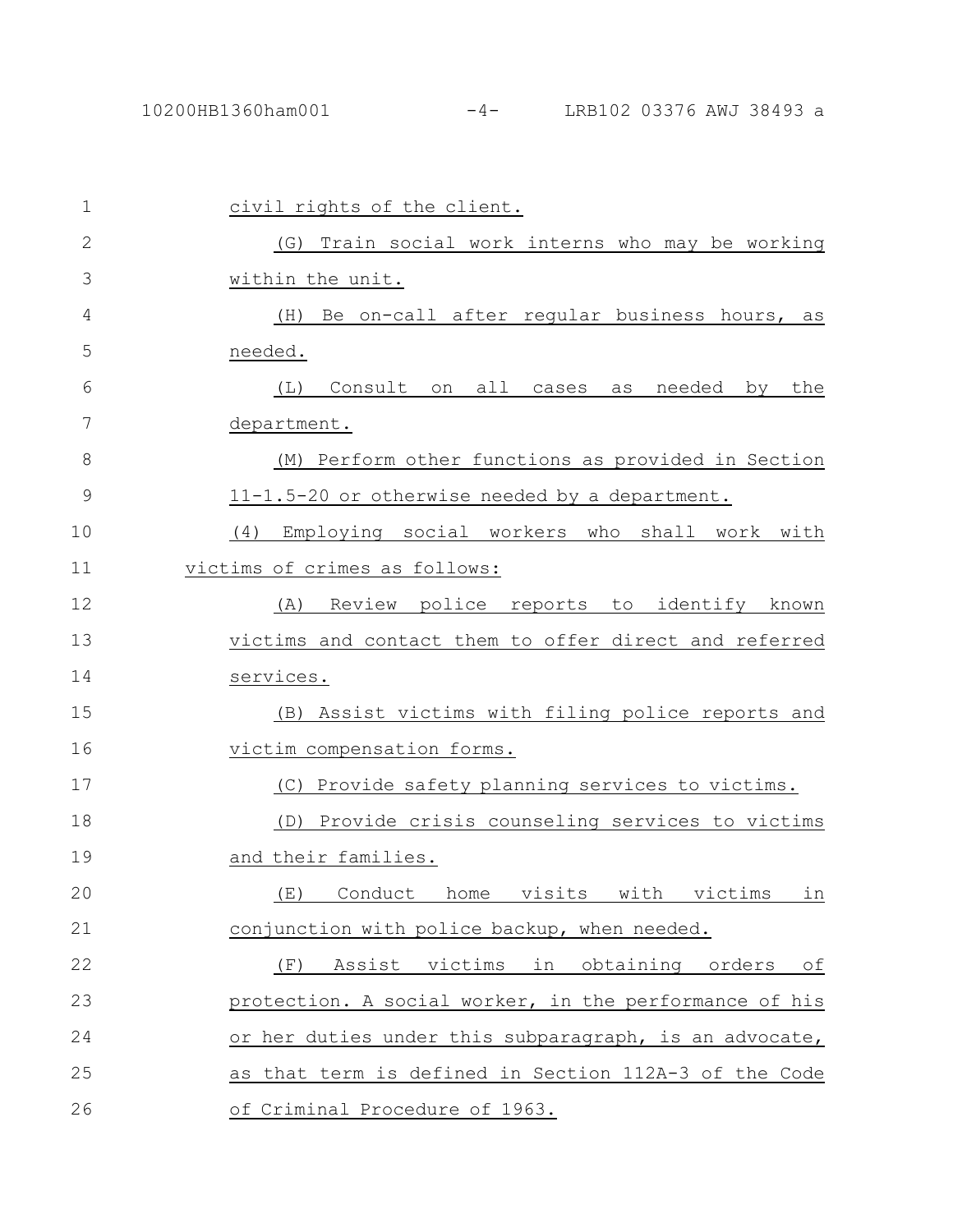| $\mathbf{1}$ | Facilitate court advocacy services<br>for<br>(G)              |
|--------------|---------------------------------------------------------------|
| $\mathbf{2}$ | victims, including arranging for transportation to and        |
| 3            | from court.                                                   |
| 4            | (H) Maintain confidential case files which include            |
| 5            | social history, diagnosis, formulation of treatment,          |
| 6            | and documentation of services.                                |
| 7            | (I) Perform miscellaneous personal advocacy tasks             |
| 8            | for victims, as needed.                                       |
| 9            | Oversee activities to ensure those victims<br>$(\mathcal{J})$ |
| 10           | with the most urgent needs are given the highest              |
| 11           | priority for services.                                        |
| 12           | Provide status updates on the progress of a<br>(K)            |
| 13           | victim's case.                                                |
| 14           | (5)<br>Adhering to<br>and understand the applicable           |
| 15           | policies, procedures, and orders of a department.             |
| 16           | (6) Attaining department-established unit goals.              |
| 17           | Maintaining a positive relationship with<br>(7)               |
| 18           | co-workers, as well as the investigators from area police     |
| 19           | departments and facilitate the exchange of information and    |
| 20           | resources pertaining to investigations.                       |
| 21           | (8) Keeping informed on crime trends within the City.         |
| 22           | Remaining obedient and responsive to all verbal<br>(9)        |
| 23           | and written orders issued by superiors.                       |
| 24           | Completing police reports and other required<br>(10)          |
| 25           | documentation.                                                |
| 26           | (11) Performing such other duties as may be required          |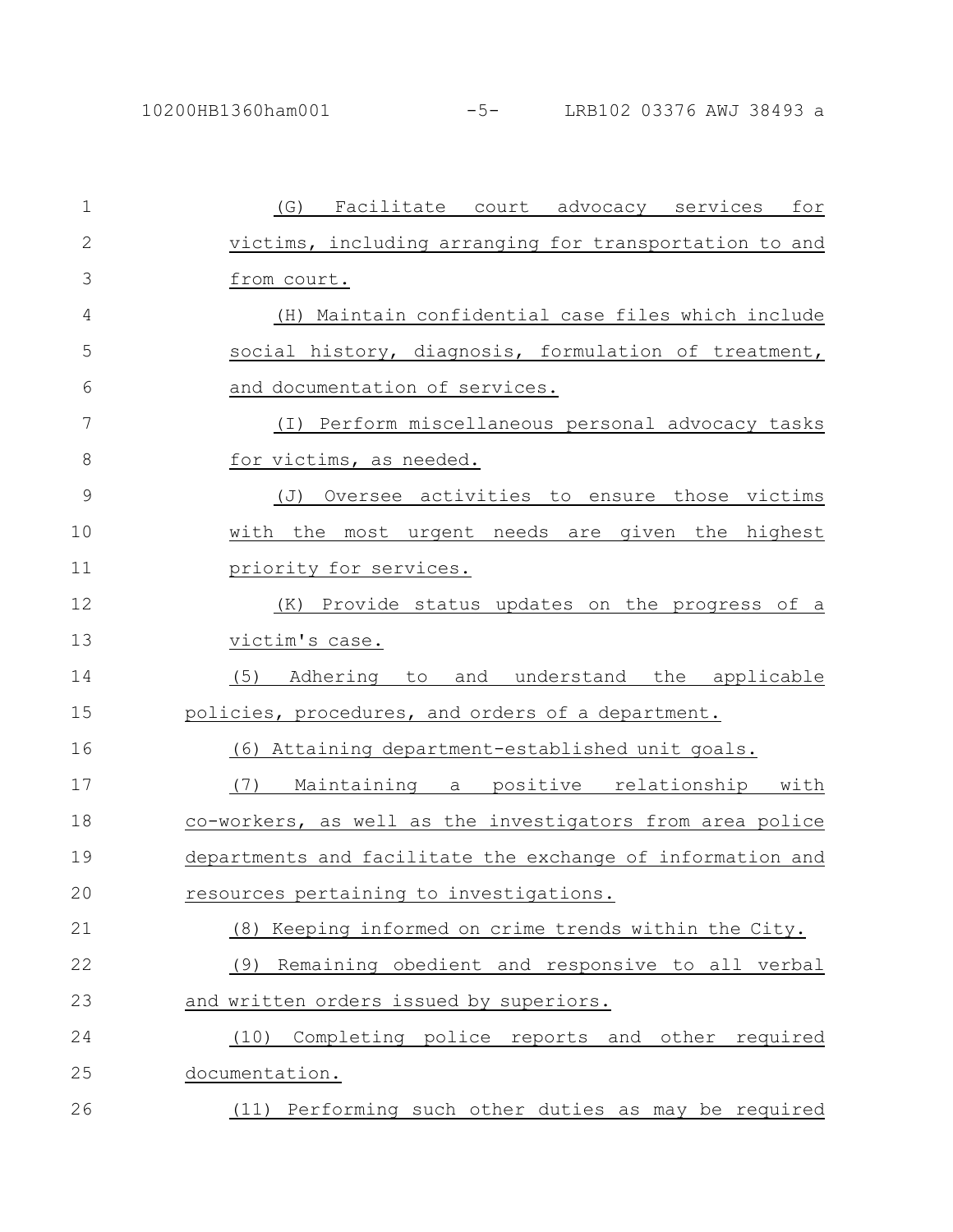| $\mathbf 1$ | by State law, city ordinance, and department policy or as      |
|-------------|----------------------------------------------------------------|
| $\mathbf 2$ | may be assigned by a sworn supervisor.                         |
|             |                                                                |
| 3           | $(65$ ILCS $5/11-1.5-20$ new)                                  |
| 4           | Sec. 11-1.5-20. Social workers.                                |
| 5           | (a) Unit social workers may be referred to as victim           |
| 6           | service specialists. Social workers are responsible for        |
| 7           | as a team to provide trauma-informed crisis<br>working         |
| 8           | intervention, case management, advocacy, and ongoing emotional |
| $\mathsf 9$ | support to the victims of all crimes, with extra attention to  |
| 10          | crimes that cause a high level of victim trauma.               |
| 11          | (b) Unit social workers involved in a case under adult         |
| 12          | investigations may perform the following responsibilities:     |
| 13          | (1) Working with domestic violence investigators.              |
| 14          | Assisting victims with finding safe housing,<br>(2)            |
| 15          | transportation, and legal assistance.                          |
| 16          | (3) Providing other needed resources for the victim            |
| 17          | and their families, including working with children who        |
| 18          | witness and or experience domestic violence.                   |
| 19          | (4)<br>Assisting victims and their children in setting up      |
| 20          | counseling.                                                    |
| 21          | (5) Helping reduce victim's chance of reentry into the         |
| 22          | violent situations.                                            |
| 23          | (c) Unit social workers involved in a case under juvenile      |
| 24          | investigations may perform the following responsibilities:     |
| 25          | (1) Working with families that have habitual runaways          |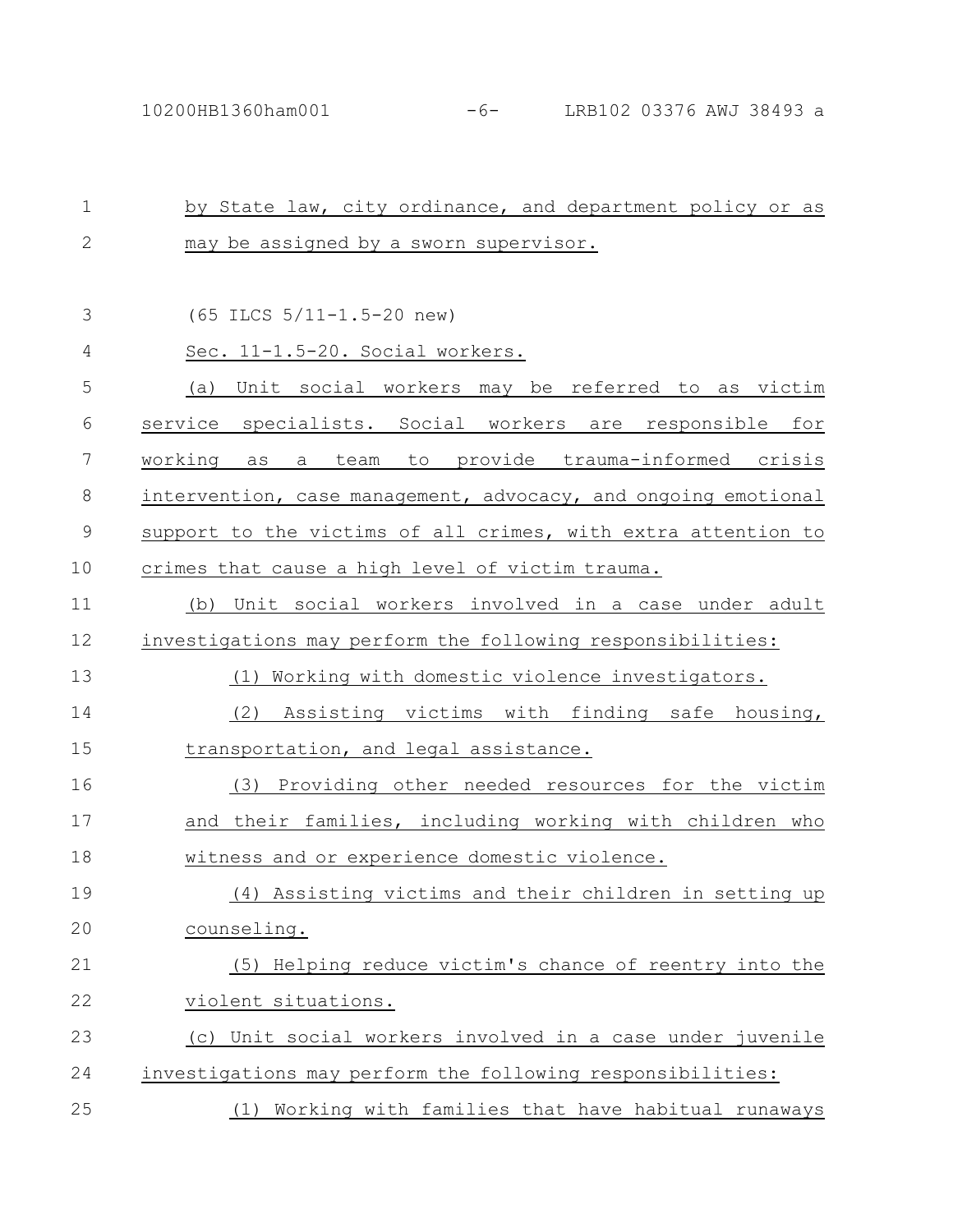| $\mathbf 1$  | and determining why the juveniles keep running away.       |
|--------------|------------------------------------------------------------|
| $\mathbf{2}$ | (2) Providing services to families where there have        |
| 3            | been domestic disturbances between the juveniles and their |
| 4            | parents.                                                   |
| 5            | Providing resources for parents to help their<br>(3)       |
| 6            | children who<br>are struggling in school<br>need<br>or     |
| 7            | transportation to school.                                  |
| 8            | (4) Providing quidance and advice to the families of a     |
| 9            | juvenile who has been arrested and what the next steps and |
| 10           | options are in the process.                                |
| 11           | (5) Assisting a juvenile with station adjustments and      |
| 12           | creating a station adjustment program in a department.     |
| 13           | Providing services<br>to juvenile victims<br>(6)<br>and    |
| 14           | families where the Department of Children and Family       |
| 15           | Services either did not get involved or did not provide    |
| 16           | services.                                                  |
| 17           | Assisting with overcoming feuds between groups of<br>(7)   |
| 18           | juveniles.                                                 |
| 19           | Assisting us in instances where the families are<br>(8)    |
| 20           | not cooperative with police.                               |
| 21           | (9) Discussing with families and juveniles options and     |
| 22           | solutions to prevent future arrest.                        |
| 23           | (10) Maintaining a list of families in need that the       |
| 24           | unit or department have had contact with for department or |
| 25           | city special events.                                       |
| 26           | (11) Helping facilitate or assist a department in          |